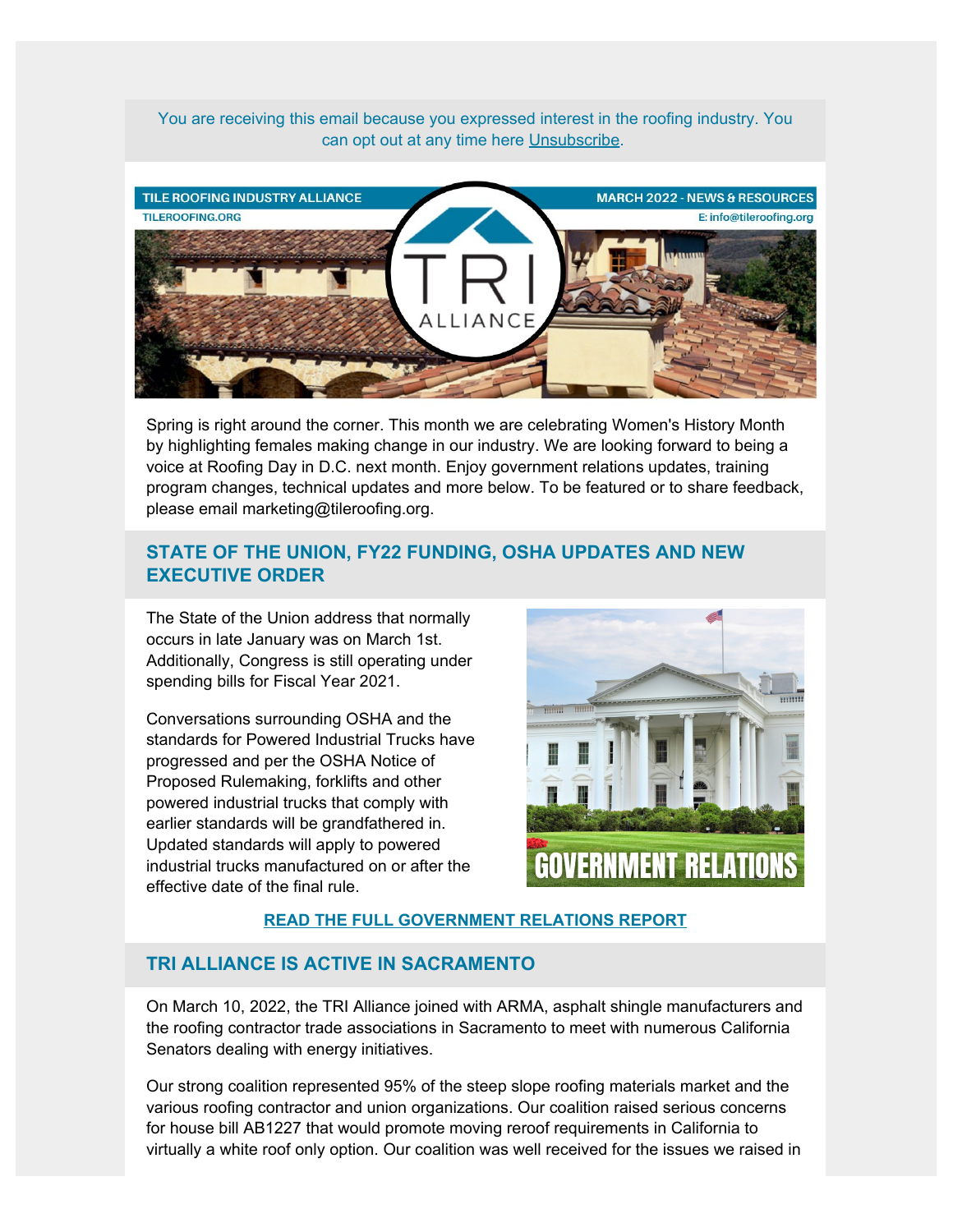objection to the bill's language.

We are planning for additional discussions moving forward once the bill is assigned to a senate committee.

#### **TRAINING RESTART: RETURNING TO THE CLASSROOM IN JUNE**

We are adding in person trainings to the schedule starting with the Arizona Roofing Contractors Association in June. Our January "restart" was hobbled by the Omicron Variant. We are finishing 6 days in Phoenix with Diversified Roofing, Five Guys Roofing, and Lifetime Roof Systems, and based on the enthusiasm for these events we realize it's time for more in-person classes.



There will be two major differences in classroom training that reduce the time commitment and provide flexibility. For those who prefer to attend training from the comfort of their home or office, we will still be offering monthly on-line webinars.

Learn more about changes to in-person classes and TRI Training events on our latest blog post.

# **[Training Restart - Part 2](https://tileroofing.org/installer-training/training-restart-part-2/)**

## **PROGRESS ON NEW TILE ROOFING INSTALLATION GUIDES**



March has seen significant activity with our TRI Alliance technical initiatives. Just this week we held in-depth reviews of our FRSA/TRI Florida High Wind Guide in Florida with our partner FRSA. Concurrently we held our TRI main guide review (for everywhere outside of Florida) in California to update our current 2015 manual edition.

### **[READ THE FULL TECHNICAL UPDATE](https://tileroofing.org/technical-updates/tile-roofing-technical-committee-update-for-march-2022/)**

### **DO YOU HAVE A QUESTION ON CONCRETE OR CLAY ROOF TILES?**



The TRI Alliance has created an "Ask the Expert" portal for helping you to find answers or additional resources. Our technical team has over 200 years of combined experience in roofing and our tile products.

#### **CELEBRATING WOMEN IN ROOFING: MEET ANN ITEN**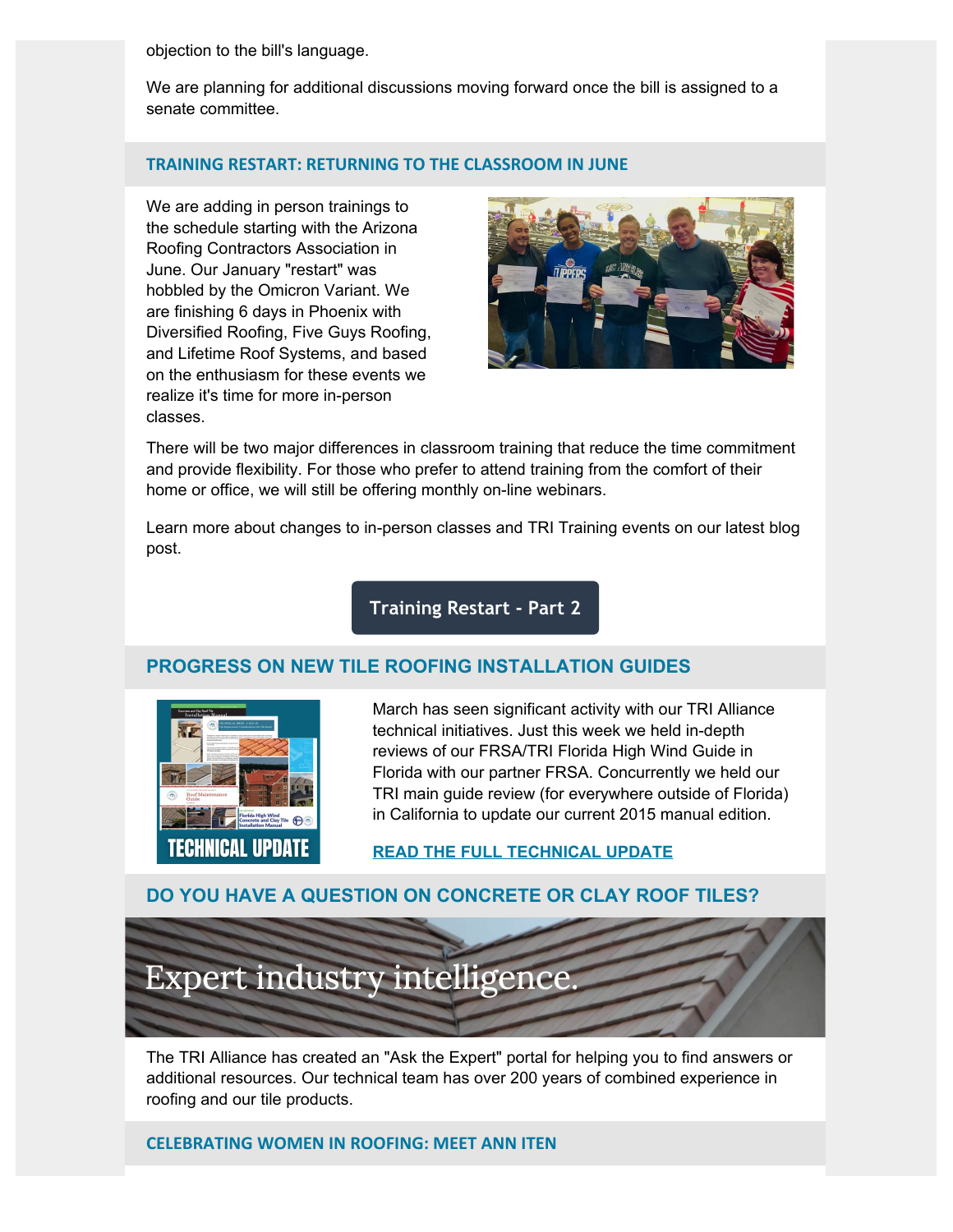March is Women's History Month and we're celebrating by highlighting influential women making waves in the roofing industry.

Enjoy our latest blog post featuring Ann Iten, her career with Westlake Royal Roofing Solutions and her greatest influences.

Want to nominate a roofing professional making an impact? Email us at [marketing@tileroofing.org](mailto:marketing@tileroofing.org?subject=TRIA%20Roofing%20Professional%3A%20Feature%20Story).

# **[READ THE FULL BLOG FEATURE HERE](https://tileroofing.org/industry-insights/celebrating-women-in-roofing-meet-ann-iten/)**

## **MEET H & H SUPPLY, A FAMILY OWNED BUSINESS**

The TRI Alliance exists because of the support of our members. Take a closer look at TRIA Member, H & H Roofing Supply, a family owned and operated business with strong ties in the Bakersfield community.

With over 65 years of combined roofing experience, their friendly and professional staff can answer any questions you may have about their company, services, products or general roofing topics.

# **[Get to Know H & H Supply](https://tileroofing.org/membership/meet-h-h-roofing-supply/)**



Did you know that we are constantly posting new information, news and resources on our website blog[? Explore here!](https://tileroofing.org/blog/)

For more information on the **[Tile Roofing Industry Alliance](https://tileroofing.org/)** or any of our programs visit our website at [tileroofing.org](http://tileroofing.org/) or contact TRI Alliance President Rick Olson at **[rolson@tileroofing.org](mailto:rolson@tileroofing.org?subject=TRIA%20Inquiry)**.

# **CONNECT WITH US**

The TRI Alliance has a strong social media presence. Stay connected and up to date on our industry news. Learn more by visiting [our website](https://tileroofing.org/) or watching our videos [on YouTube](https://www.youtube.com/c/Tileroofingorg1).